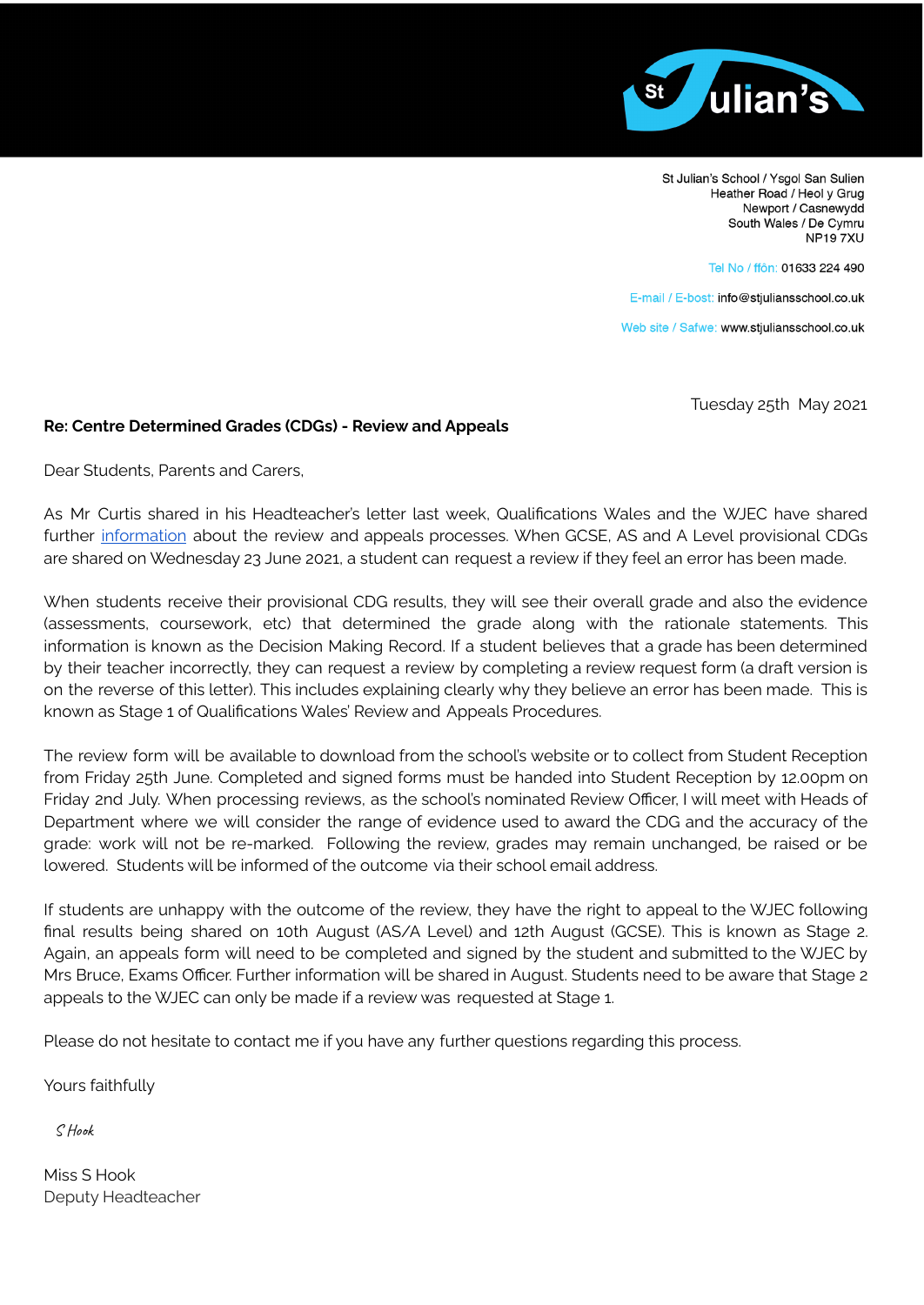

## **Review Request Form**

| <b>Centre Name</b> | <b>Centre Number</b> |  |
|--------------------|----------------------|--|
|--------------------|----------------------|--|

| <b>Candidate Name</b> | <b>Candidate Number</b> |  |
|-----------------------|-------------------------|--|
|-----------------------|-------------------------|--|

|--|

| Please explain briefly and clearly what error you consider has taken place in determining<br>your grade.                                                                                                                         |
|----------------------------------------------------------------------------------------------------------------------------------------------------------------------------------------------------------------------------------|
| You should refer to the information in your learner decision making record. You should only provide<br>information that is relevant to the error you consider has been made by the centre in the<br>determination of your grade. |
|                                                                                                                                                                                                                                  |
|                                                                                                                                                                                                                                  |
|                                                                                                                                                                                                                                  |
|                                                                                                                                                                                                                                  |
|                                                                                                                                                                                                                                  |
|                                                                                                                                                                                                                                  |
|                                                                                                                                                                                                                                  |
|                                                                                                                                                                                                                                  |